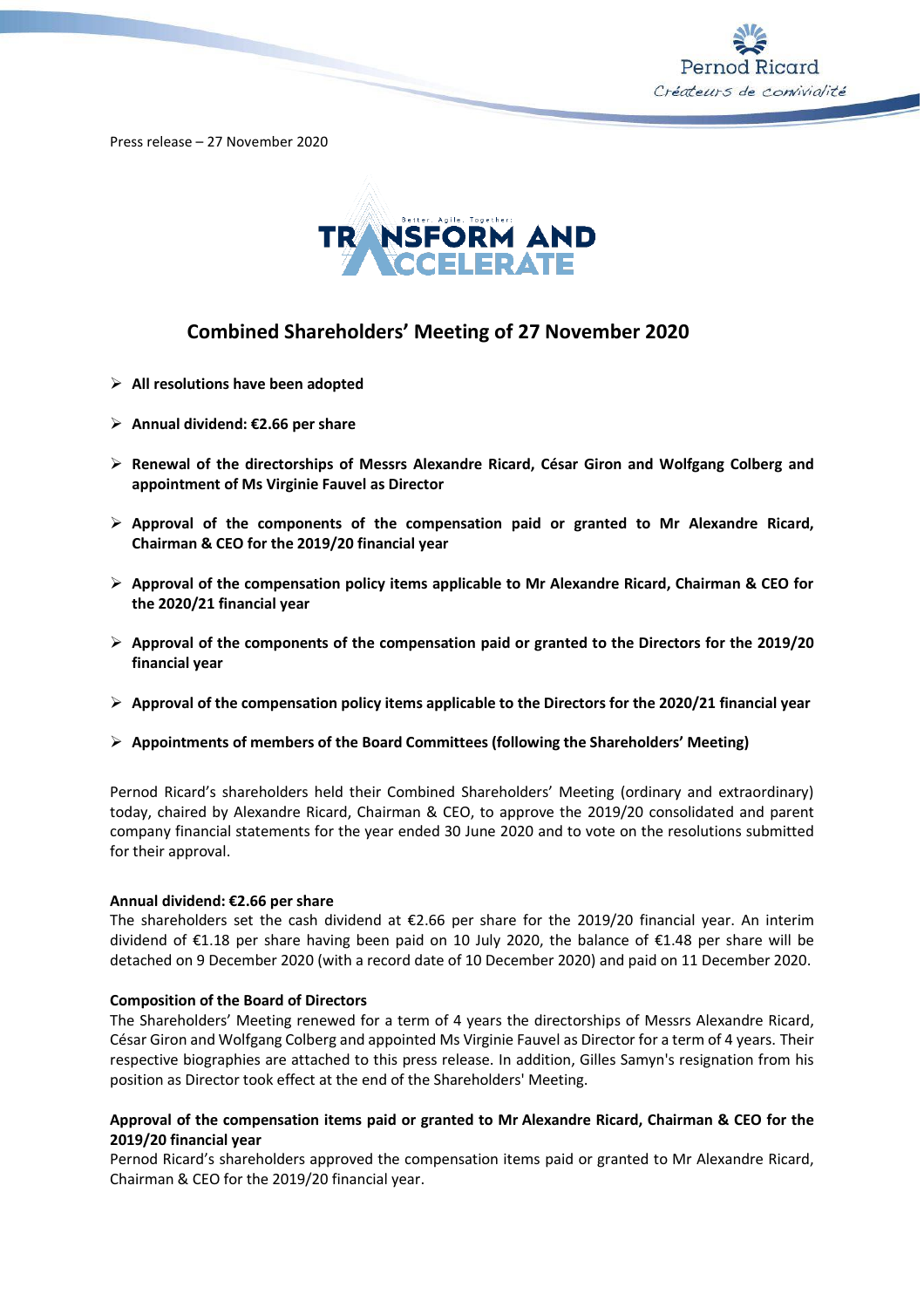# **Approval of the compensation policy items applicable to Mr Alexandre Ricard, Chairman & CEO for the 2020/21 financial year**

The Shareholders' Meeting approved the compensation policy items applicable to Mr Alexandre Ricard, Chairman & CEO for the 2020/21 financial year.

**Approval of the compensation items paid or granted to the Directors for the 2019/20 financial year** Pernod Ricard's shareholders approved the compensation items paid or granted to the Directors for the 2019/20 financial year.

**Approval of the compensation policy items applicable to the Directors for the 2020/21 financial year** The Shareholders' Meeting approved the compensation policy items applicable to the Directors for the 2020/21 financial year.

**Board of Directors held on 27 November 2020 (following the Shareholders' Meeting)**  On the recommendation of the Nominations and Governance Committee, the Board of Directors decided to change the composition of the Board Committees as follows:

- ➢ Creation of a "Corporate Social Responsibility Committee" dedicated exclusively to the Group's CSR issues, whose members will be Ms Patricia Barbizet (Chairwoman), Ms Veronica Vargas and Ms Esther Berrozpe Galindo.
- ➢ Appointment of Mr. Philippe Petitcolin as Chairman of the Audit Committee, replacing Mr. Wolfgang Colberg, who will however retain a seat on this Committee.
- $\triangleright$  Appointment of Ms Anne Lange as member of the Nominations and Governance Committee, replacing Mr. Wolfgang Colberg.
- ➢ Appointment of Mr. Philippe Petitcolin and Paul Ricard SA (represented by Paul-Charles Ricard) as members of the Strategic Committee, and departure of Mr. César Giron from this Committee.
- $\triangleright$  Mr. Philippe Petitcolin left the Compensation Committee

A table summarizing the composition of the Board Committees at the end of our Shareholders' Meeting is appended to this press release.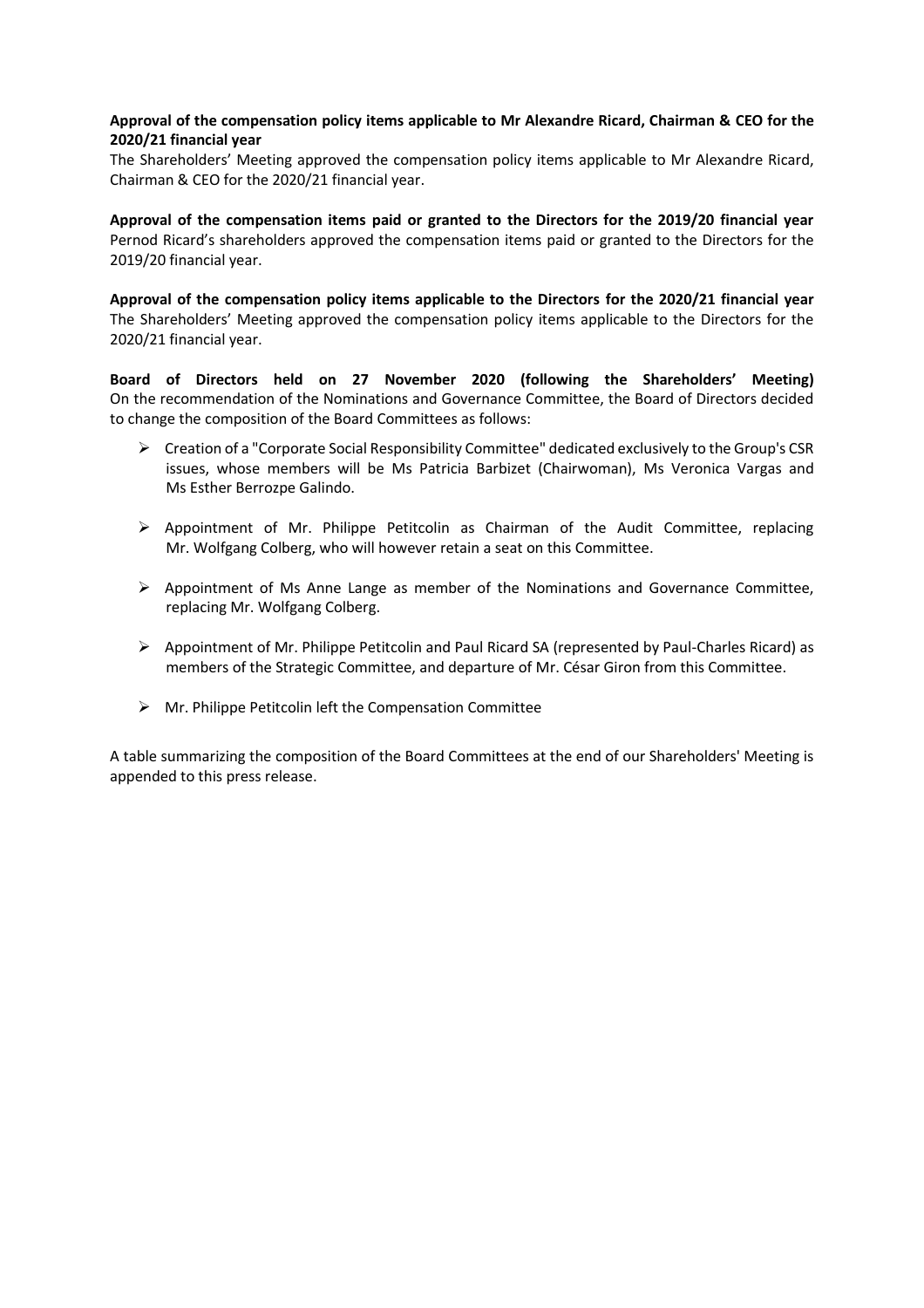

# **Biographies**

# *Alexandre Ricard*



Mr Alexandre Ricard is a graduate of ESCP Europe, the Wharton School of Business (MBA majoring in finance and entrepreneurship) and the University of Pennsylvania (MA in International Studies). After working for seven years outside the Group, for Accenture (Strategy and Consulting) and Morgan Stanley (Mergers and Acquisitions Consulting), he joined the Pernod Ricard Group in 2003 in the Audit and Development Department at the Headquarters. At the end of 2004, he became the Chief Financial and Administration

Officer of Irish Distillers Group, and then Chief Executive Officer of Pernod Ricard Asia Duty Free in September 2006. In July 2008, Mr Alexandre Ricard was appointed as Chairman and CEO of Irish Distillers Group and became a member of Pernod Ricard's Executive Committee. In September 2011, he joined the Group General Management as Managing Director in charge of the Distribution Network and became a member of the Executive Board. Mr Alexandre Ricard was the permanent representative of Société Paul Ricard (Director of Pernod Ricard) from 2 November 2009 until 29 August 2012, date on which he was coopted as Director of Pernod Ricard and appointed Deputy Chief Executive Officer & Chief Operating Officer. On 11 February 2015, he was then appointed Chairman and CEO of the Group by the Board of Directors.

Mr Alexandre Ricard is the grandson of Mr Paul Ricard, the founder of Société Ricard.

## *César Giron*



After graduating from the École Supérieure de Commerce de Lyon, Mr César Giron joined the Pernod Ricard Group in 1987, where he has spent his entire career. In 2000, he was appointed Chief Executive Officer of Pernod Ricard Swiss SA before becoming Chairman and CEO of Wyborowa SA in Poland in December 2003.

From July 2009, Mr César Giron acted as Chairman and CEO of Pernod until his appointment, on 1 July 2015, as Chairman and CEO of Martell Mumm Perrier-Jouët.

Mr César Giron is Chairman of the Management Board of Société Paul Ricard.

Mr César Giron is a grandson of Mr Paul Ricard, the founder of Société Ricard.

Mr César Giron has been a Director of Pernod Ricard since 2008.

## *Wolfgang Colberg*



Mr Wolfgang Colberg holds a PhD in Political Science (in addition to qualifications in Business Administration and Business Informatics). He has spent his entire career with the Robert Bosch Group and the BSH Group. After joining the Robert Bosch group in 1988, he became Business Analyst (Headquarters), and then went on to become Head of Business Administration at the Göttingen production site (1990-93), then Head of the Business Analyst Team and Economic Planning (Headquarters) (1993-94), before being

appointed as General Manager for the Group's Turkey and Central Asia affiliate. In 1996, he was appointed Senior Vice Chairman – Central Purchasing and Logistics (Headquarters).

Between 2001 and 2009, Mr Wolfgang Colberg was Chief Financial Officer at BSH Bosch und Siemens Hausgeräte GmbH and a member of the Executive Committee. He was then Chief Financial Officer of Evonik Industries AG as well as a member of the Executive Committee between 2009 and 2013. From 2013 to 2019 he was Industrial Partner of CVC Capital Partners, and since 2020 he has been Industrial Partner of Deutsche Invest Capital Partners.

Mr Wolfgang Colberg has been a Director of Pernod Ricard since 2008.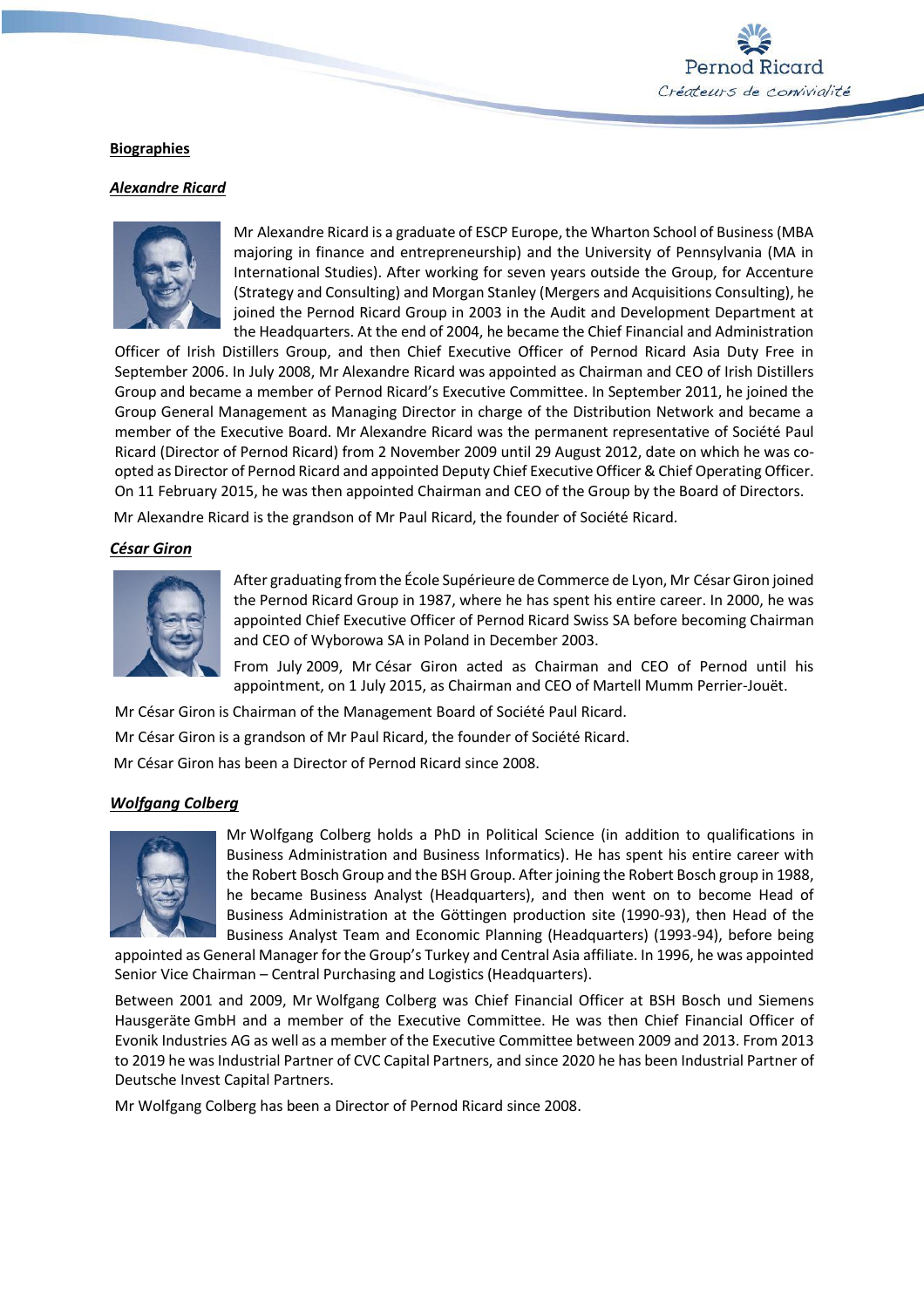# *Virginie Fauvel*



Virginie Fauvel is an engineer from the Ecole des Mines de Nancy. She started her career in 1997 working for Cetelem as Group CRM and Risks analytics Director prior to becoming Group Digital Officer in 2004 and to be in charge of the e-Business French BU. She then joined BNP Paribas's French retail bank in 2009 to manage and develop online banking before joining BNP Paribas' Online Banking Europe BU in 2012 where she launched "HelloBank!", the first 100% mobile European bank in Italy, France, Belgium and Germany

in 2013. In July 2013, she joined Allianz France as member of the French Executive Committee in charge of Digital Transformation, Big Data, Communication and Market Management. She largely contributed to the company's transformation by placing digital innovation at the heart of its strategy. She subsequently became a member of the Management Board of Euler Hermes in January 2018, in charge of the Americas region and of the Group's transformation. In September 2020, she became Chief Executive Officer of Harvest SA, a software publisher specializing in financial and wealth management consulting.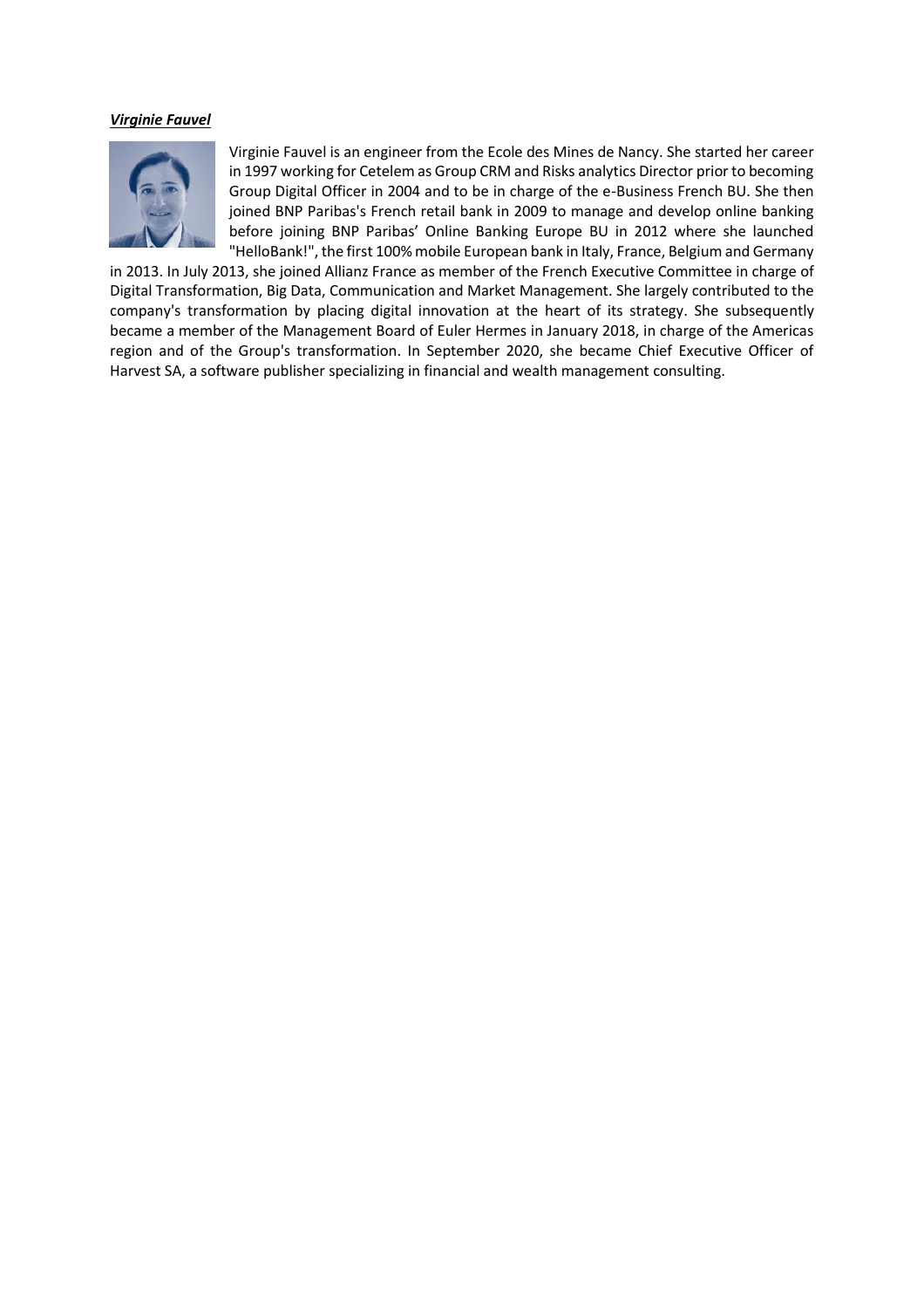| <b>COMPOSITION OF THE BOARD COMMITTEES AS OF 27 NOVEMBER 2020</b> |                                     |                    |  |
|-------------------------------------------------------------------|-------------------------------------|--------------------|--|
| <b>Name</b>                                                       | <b>Function</b>                     | Independence       |  |
| <b>CSR Committee</b>                                              |                                     |                    |  |
| Ms Patricia BARBIZET                                              | Chairwoman                          | Independent        |  |
| Ms Esther BERROZPE GALINDO                                        | Member                              | Independent        |  |
| <b>Ms Veronica VARGAS</b>                                         | Member                              | Non-Independent    |  |
|                                                                   |                                     | Independence: 67%  |  |
| <b>Audit Committee</b>                                            |                                     |                    |  |
| Mr Philippe PETITCOLIN                                            | Chairman                            | Independent        |  |
| Ms Kory SORENSON                                                  | Member                              | Independent        |  |
| Mr Wolfgang COLBERG                                               | Member                              | Non-Independent    |  |
|                                                                   |                                     | Independence: 67%  |  |
| <b>Nominations and Governance Committee</b>                       |                                     |                    |  |
| Ms Patricia BARBIZET                                              | Chairwoman                          | Independent        |  |
| Ms Anne LANGE                                                     | Member                              | Independent        |  |
| Mr César GIRON                                                    | Member                              | Non-Independent    |  |
|                                                                   |                                     | Independence: 67%  |  |
| <b>Compensation Committee</b>                                     |                                     |                    |  |
| Ms Kory SORENSON                                                  | Chairwoman                          | Independent        |  |
| Ms Patricia BARBIZET                                              | Member                              | Independent        |  |
| Mr Ian GALLIENNE                                                  | Member                              | Independent        |  |
| Mr Stéphane EMERY                                                 | Member (representing the employees) | N/A                |  |
|                                                                   |                                     | Independence: 100% |  |
| <b>Strategic Committee</b>                                        |                                     |                    |  |
| Mr Alexandre RICARD                                               | Chairman                            | Non-Independent    |  |
| Mr Philippe PETITCOLIN                                            | Member                              | Independent        |  |
| Mr Ian GALLIENNE                                                  | Member                              | Independent        |  |
| SA Paul Ricard                                                    | Member                              | Non-Independent    |  |
| Ms Anne LANGE                                                     | Member                              | Independent        |  |
|                                                                   |                                     | Independence: 60%  |  |